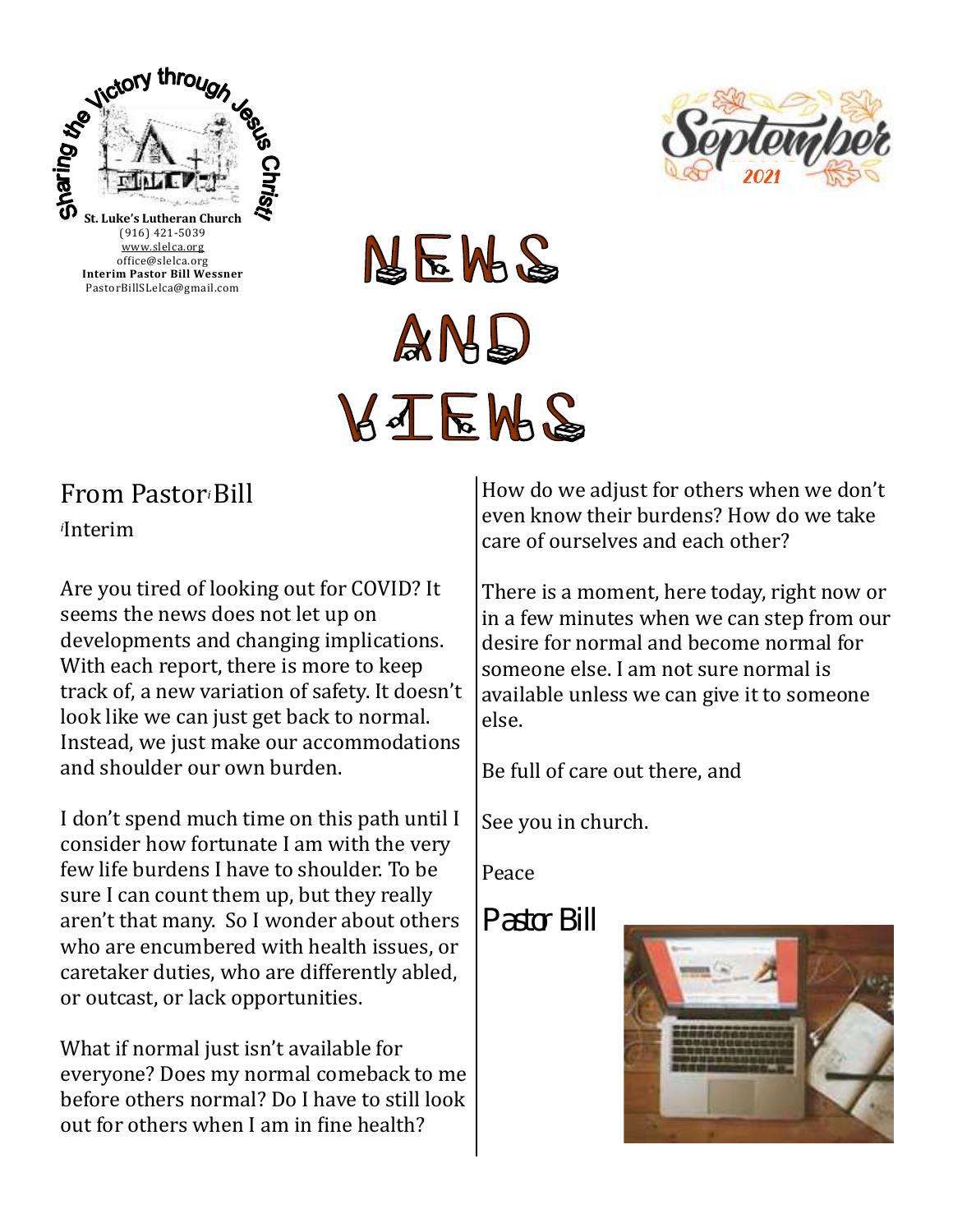

A New Zoom Bible Study will start on September 7, 2021, at 10:00 AM.

Duration: 26 Weeks

Topic: The Gospel of Luke

Study Guide: Luke: N.T. Wrights For Everyone Bible Study Guide

Author of Study: N.T Wright

Please let Marlene Kiser know by email: marlenek@att.net or by phone (916-424-8626, please leave a message) if you are interested in attending the Zoom classes that will run for 26 weeks so you can be included in the invite. 10 Study Guide are available to be purchased for \$8.00, for the study. More study guides will be purchased if needed.



## Join us help make joyful noise!

Choir practice begins Wednesday, September 8th. Regular practices are Wednesday nights from 7:00 p.m. to approximately 8:30 p.m. Sunday mornings the choir gathers at 10:00 a.m. for rehearsal of the piece for the day.

Contact Jane if you are interested: 916224-4917



The Annual Bunco event which had been planned this year for August 14, 2021, was canceled due to changes in Covid concerns and low tickets sales. We are hoping it will be possible to do this later this year, please watch for information later if we are able to hold this event.

Our first in-person meeting is still planned for September 18th, 2021 at 11:30 am. Please note this is one week later than our normal second Saturday of the month meetings.



Lunch will be provided by W-ELCA. Mission Project will be South Sacramento Interfaith Partnership. Gathering items are: non-perishable food items. *Please watch for possible changes in the status of this meeting* if conditions are not safe to hold this meeting in-person. We will then have a Zoom Meeting like we have been having.

Our October Fall Festival will be a modified version of the normal Fall Festival. We are planning a Yard Sale to sell by Donation Only. Donations for the Yard Sale can be brought to the church and placed in the back room behind Schultz Hall. At the Yard Sale we are looking at also having our Country Sale to sell pre-packaged baked items.

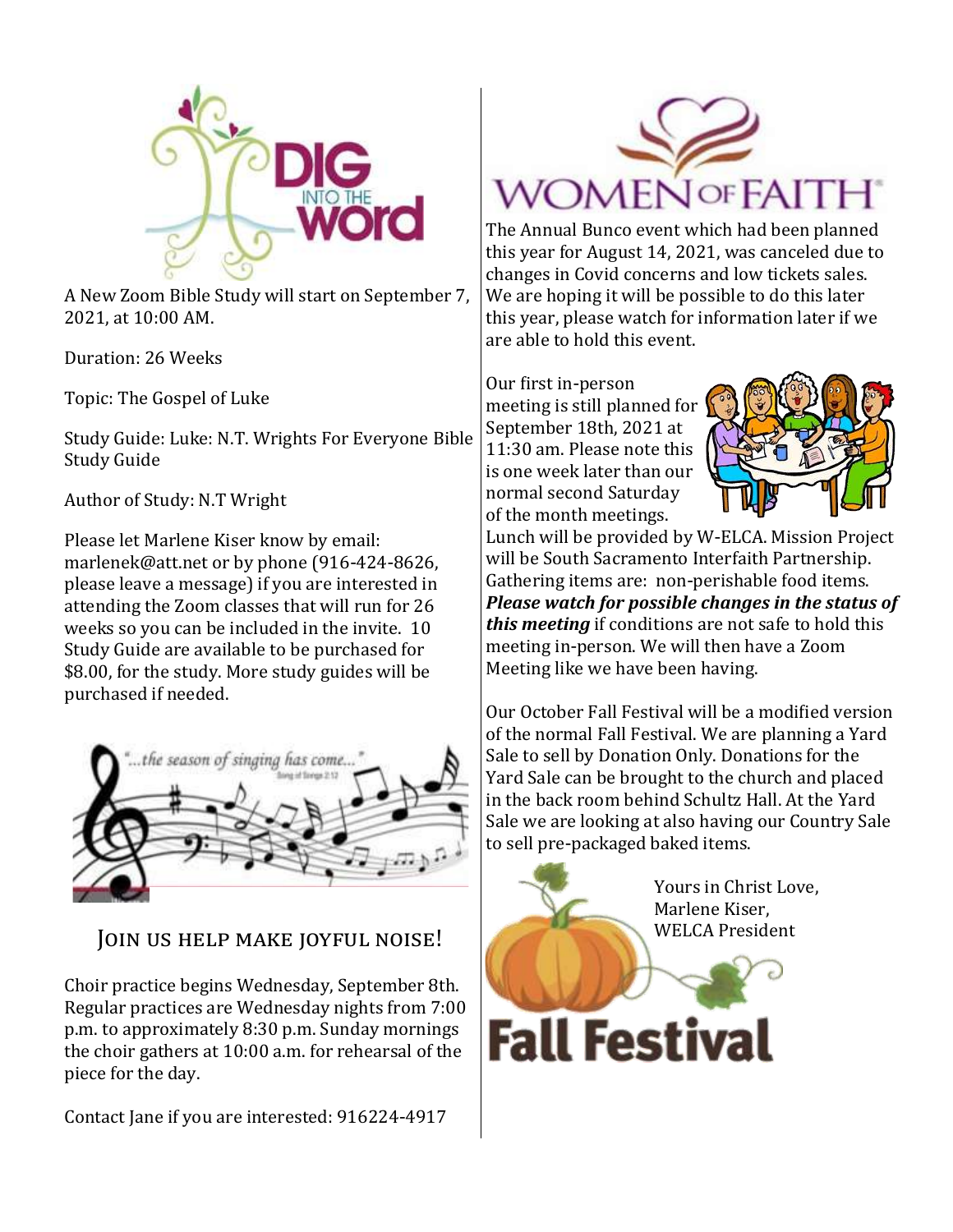# **WORSHIP AND MUSIC AND CHURCH COUNCIL**

On behalf of the Worship & Music Board, the Task Force to Re-open St. Luke's, Church Council, and Pastor Bill, it's difficult to say, "Bye, bye, so long, farewell" to a dear friend, but that's what we are faced with. Effective September 3, 2021, our dear friend and beloved church secretary, Rochelle who has done an exceptional job of juggling myriad tasks, as well as being a strong support to many - in addition to being the Pastor's "right hand," will be leaving us and beginning a new career venture.

We have been so fortunate to have such an extraordinary secretary whose knowledge and expertise, coupled with your cheerful, "can do" attitude, will be sorely missed.

Rochelle, Thank You!! You have truly been a blessing to us. We will certainly miss you and we wish you the very best in your new job, knowing that God has many blessings in store for you!

In Christ's Love,

Shirley Prouty Chair of Worship and Music & Re-opening Task Force Carolyn Andrews, Council President



On behalf of Community Concerns and WELCA, we would like to thank the congregation for your generosity of school supplies. You make such a difference for so many children.

Also, a big thank you to all the members that stayed after church to stuff the backpacks.

The backpacks were delivered to Parkway and Charles Mac elementary schools on Monday. Both schools were extremely pleased and honored to accept the backpacks filled with goodies.

Linda Duffek, Cathy Davis, and Marlene Kiser

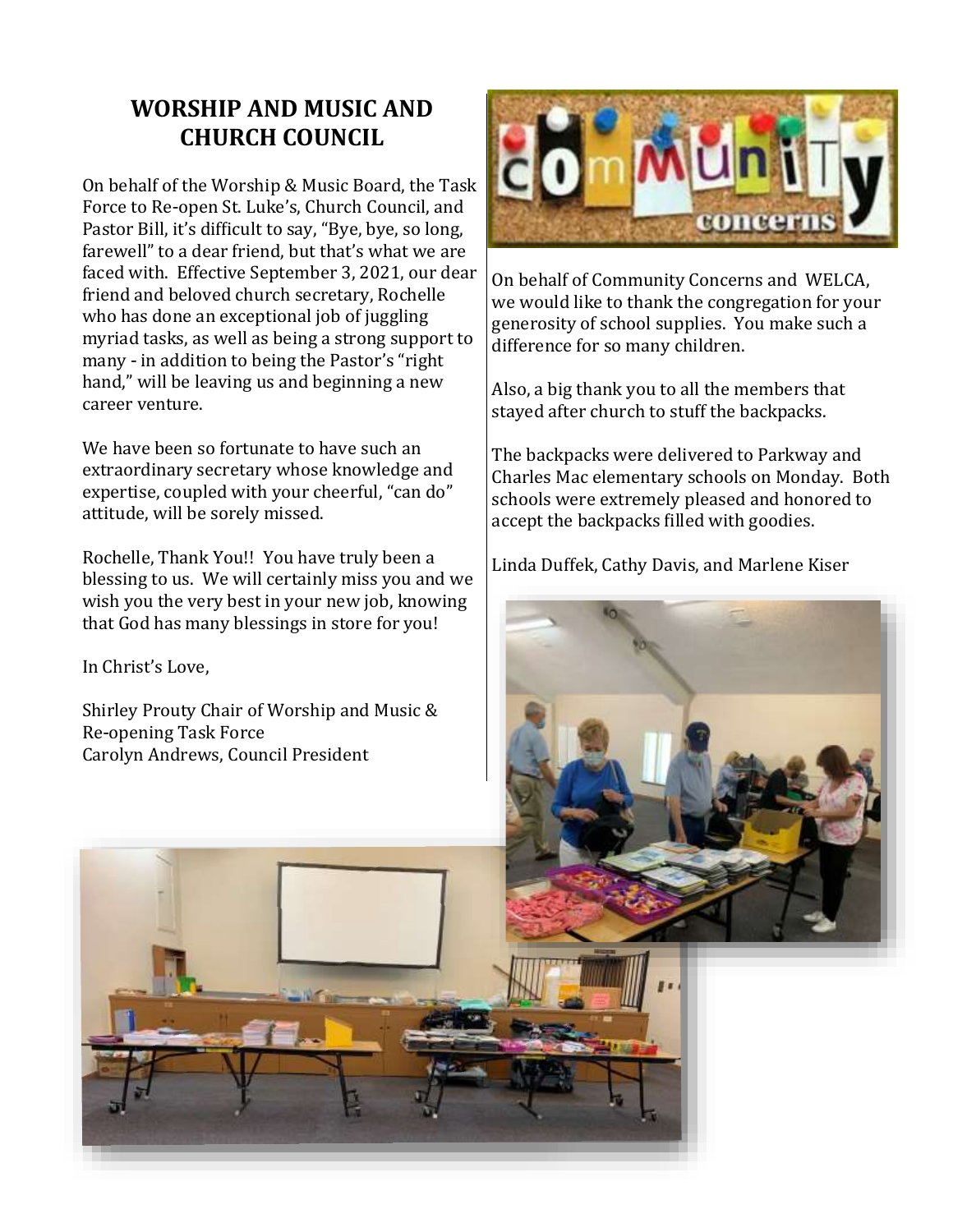

**WE PACKED** BACKPACKS



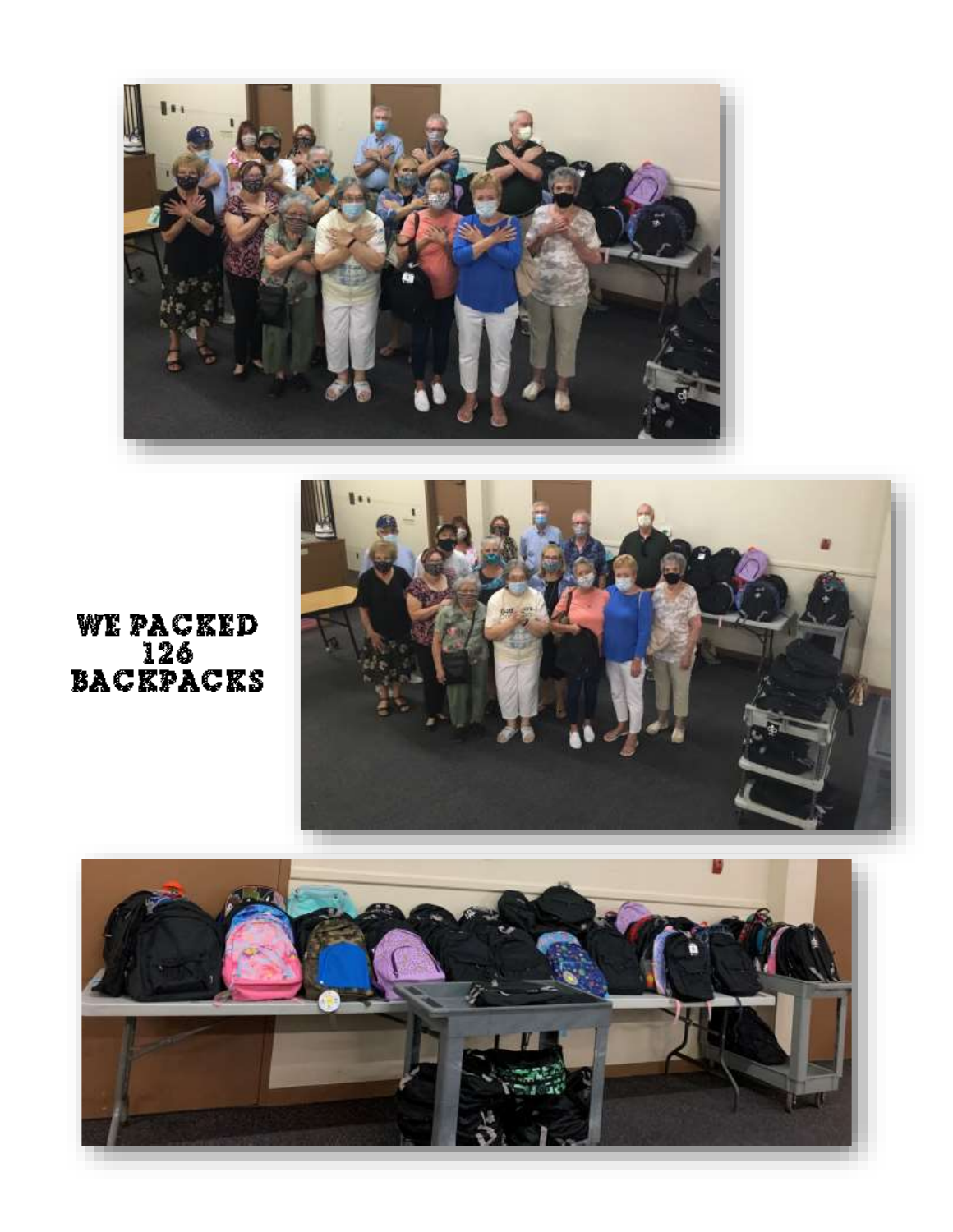

I want to thank all of my church family for making my 90th birthday so special! A special thanks to Kelly for putting it all together. Also, thanks to Deb and Cindy for the beautiful decorations and my sister, Marilyn for the BI G birthday cake!! Thank you all for the beautiful cards!

With warmest regards

Lois Sherrets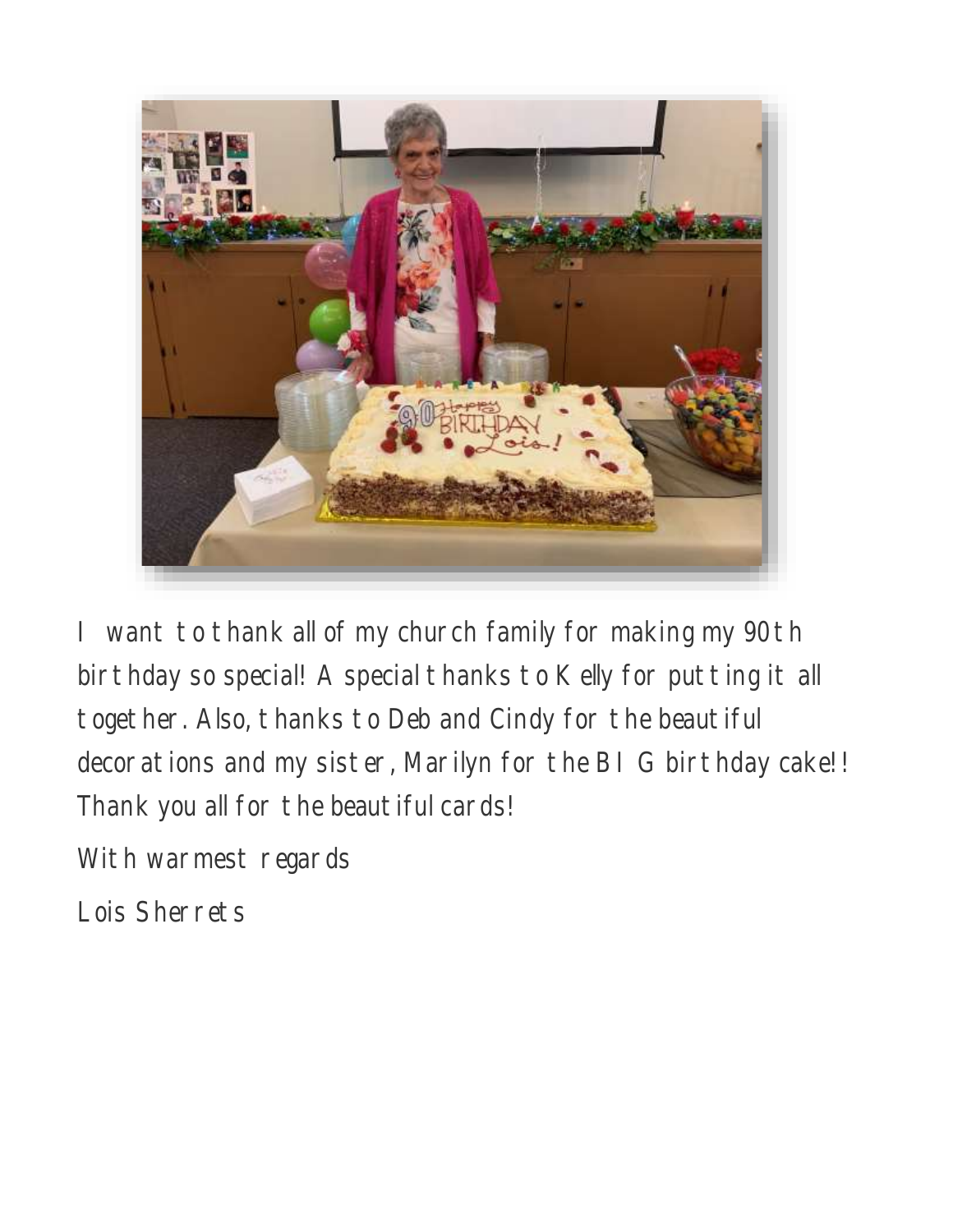### **FINANCIAL SECRETARY'S REPORT** *July 2021*

*(On-site worship services did not return until March 7, 2021 ).*

#### **Comments:**

- *a.* July is the first month in 2021, for which, the monthly offerings exceeded the Budget for the month. Well done and thank you!
- *b.* The YTD data provides a better review of the offerings to date for 2021 – nearly a \$10,000 shortfall (9.4 percent less). This current shortfall must be considered as the Finance Board develops the Budget for 2022.
- *c.* In early July, a mid-year statement was sent to each member who contributed prior to July 1. If you did not receive a statement and believe that you should have, please contact me.
- *d.* If you have any questions or suggestions, please do not hesitate to contact me.

#### *Jack Fenske 916-714-3626, [LRFenske@comcast.net](mailto:LRFenske@comcast.net) St. Luke's Financial Secretary*

| <b>General Fund (Only) Contributions</b> |                   |                         |      |  |
|------------------------------------------|-------------------|-------------------------|------|--|
| Data                                     | <b>This Month</b> | <b>Year to Date</b>     |      |  |
| <b>Total</b><br><b>Contributions</b>     | \$14,313          | \$92,542                |      |  |
| <b>Compared to</b>                       | \$2,168           | $-$ \$9,568<br>$-9.4\%$ |      |  |
| <b>Budget</b>                            | 17.9%             |                         |      |  |
| <b>Compared to</b><br>2020               | $-$ \$3,216       | $-$18,967$              |      |  |
|                                          | $-18.3\%$         | $-17.0\%$               |      |  |
| <b>No. of Contributors</b>               |                   |                         |      |  |
| 2021<br>(Current Year)                   | 53                | 54                      | avg. |  |
| 2020<br>(Last Year)                      | 58                | 63                      | avg. |  |
| <b>Other Contributions:</b>              |                   |                         |      |  |
| Memorials-                               | \$300.00          |                         |      |  |
| Fireworks-                               | \$100.00          |                         |      |  |

*Note: Plus values are above Budget/Last Year; minus values are below.* 



| <b>Marlene Kiser</b> | 2-Sep     |
|----------------------|-----------|
| Cathy Davis          | 3-Sep     |
| <b>Pauline Arndt</b> | 7-Sep     |
| J.D. Cox             | 7-Sep     |
| Barbara Manlapig     | 7-Sep     |
| Iva Bates            | $13-$ Sep |
| Noella Sondrini      | 21-Sep    |
| <b>Anthony Diaz</b>  | 24-Sep    |
| Ken Light            | $26-Sep$  |
| Tom Harper           | 28-Sep    |
| <b>Jack Fenske</b>   | 29-Sep    |
| Lynn Gavia           | 30-Sep    |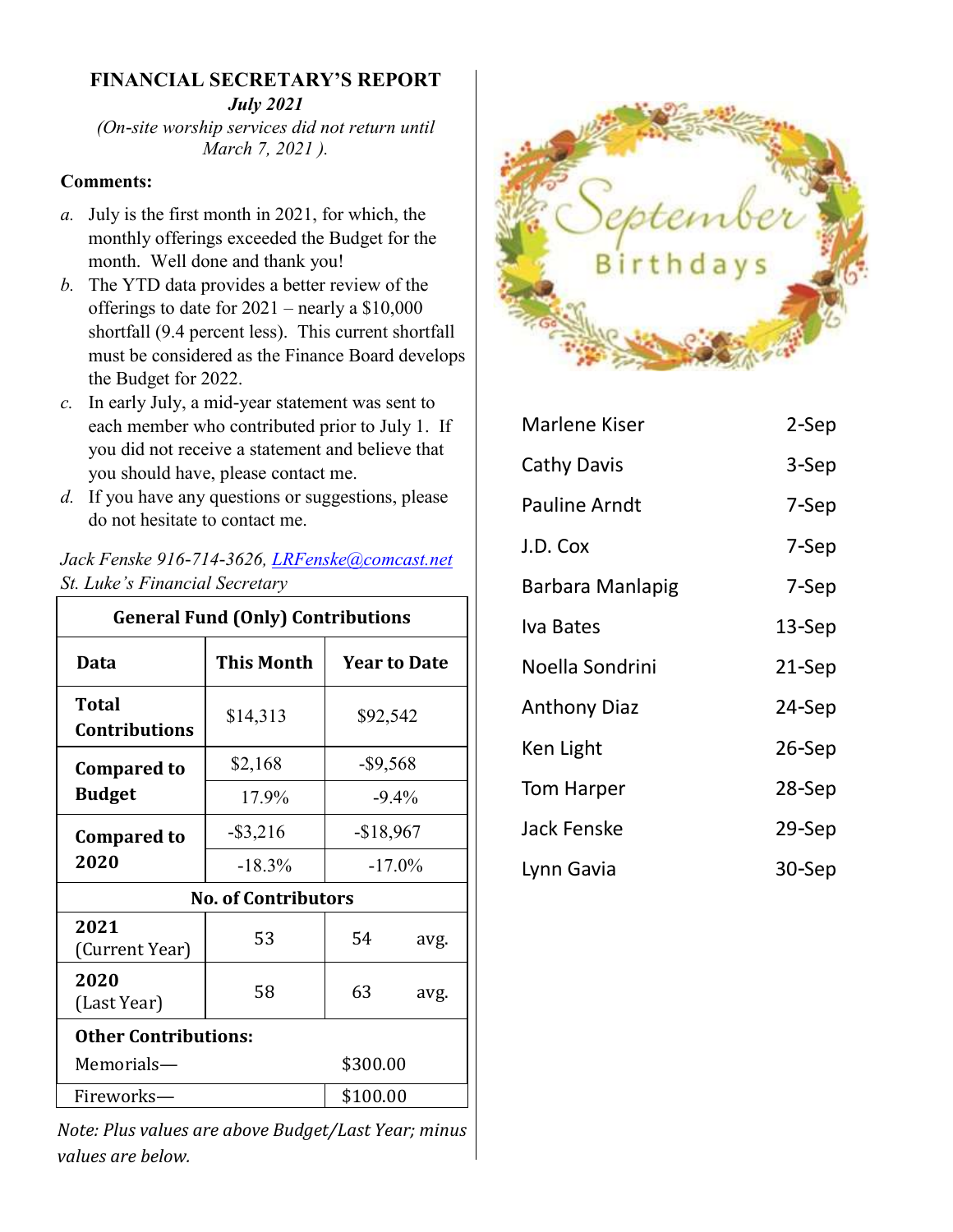

Our friends in Christ who are now in the heavenly kingdom.



Walt Arndt, August 2

Cliff Landaker, August 2



Dear St. Luke's Family,

I am writing to let you know that I will be leaving the Office Secretary position on September 3<sup>rd</sup>. .

I have been offered a fulltime position at a local business closer to my children's school and our home.

I have so enjoyed working here these past four years. I am grateful for having a chance to work here and getting to know you all. I will never forget your kindness.

Thank you for the terrific four years. I wish you all the best and hope to stay in touch.





Christine Herndon, August 4

Please uphold their family in prayer, that they are be held tightly in the loving embrace of the Lord as they grieve.



Rochelle